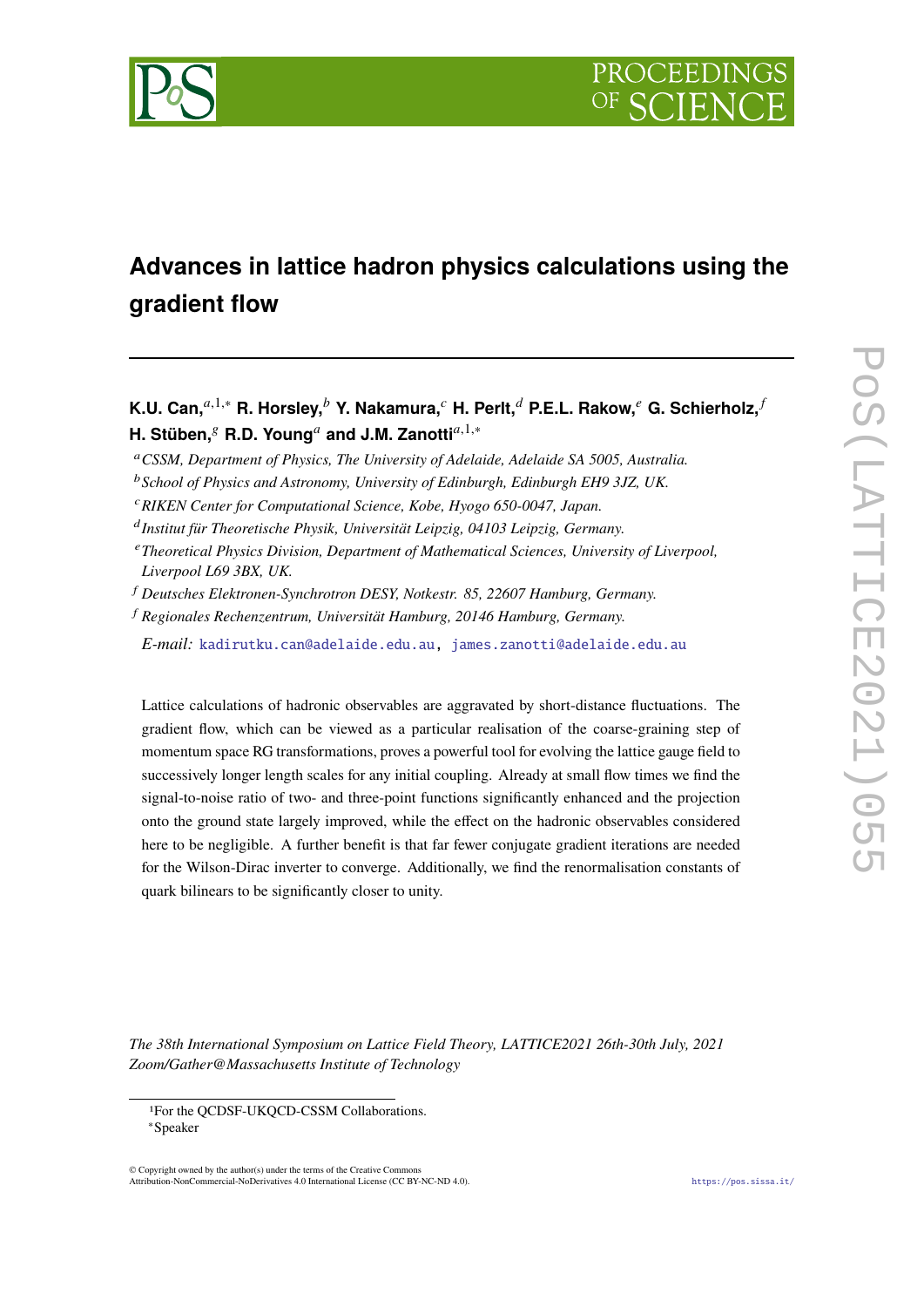### **1. Introduction**

The gradient flow approach has proven itself to be a powerful tool in investigating the long distance behaviour of lattice gauge field theories (see for instance the reviews [\[1,](#page-6-0) [2\]](#page-6-1)). In this approach, the fundamental gauge fields,  $A_{\mu}$ , are evolved with respect to a fictitious flow time,  $\tau > 0$ , according to [\[3\]](#page-6-2),

$$
\partial_{\tau} B_{\mu} = D_{\nu} G_{\nu\mu}, \text{ where, } B_{\mu}|_{\tau=0} = A_{\mu}, \text{ and}
$$
 (1)

$$
G_{\mu\nu} = \partial_{\mu}B_{\nu} - \partial_{\nu}B_{\mu} + [B_{\mu}, B_{\nu}], \ D_{\mu} = \partial_{\mu} + [B_{\mu}, \cdot].
$$
 (2)

The flowing procedure can be viewed as a particular realisation of the coarse-graining step of momentum space renormalisation group transformations [\[4–](#page-6-3)[8\]](#page-6-4), which evolves the lattice gauge fields to successively longer length scales for any initial coupling. Flowed fields are smooth renormalised fields such that the correlators of the flowed fields are automatically renormalised [\[9\]](#page-6-5). As relevant to this work, this means the renormalisation of quark bilinear operators is expected to become trivial as one flows to larger times, while the renormalised quantities (e.g. quark and hadron masses) remain constant. In the rest of this contribution, we report on the advances of the QCDSF/UKQCD Collaboration's application of the gradient flow approach to extract some select hadronic observables.

### **2. Simulation details and performance**

We perform exploratory calculations on the  $\beta = 5.5$ ,  $32<sup>3</sup> \times 64$ , 2+1-flavour gauge configurations generated by the QCDSF/UKQCD collaboration. A non-perturbatively  $O(a)$ -improved Wilson (Clover) action is used for simulating the dynamical quarks [\[10\]](#page-6-6). The lattice spacing of this ensemble is  $a = 0.074(2)$  fm [\[11\]](#page-6-7) and the quark masses are tuned to the  $SU(3)$  symmetric point, yielding  $aM_\pi \approx 0.175$  in lattice units and  $M_\pi \approx 470$  MeV in physical units. More details on this single set of configurations can be found in [\[12,](#page-7-0) [13\]](#page-7-1).

In performing calculations, we first flow the original configurations to fixed flow times, and then compute the valence quark propagators which are then used to calculate standard nucleon twoand three-point correlation functions. Considering that the improvement coefficients are expected to be driven to their tree-level improved values as a result of flowing, we employ a tree-level Clover action (i.e.  $c_{sw} = 1$ ) in computing the valence quark propagators. A mandatory step is retuning the  $\kappa_{val}(\tau)$  at each flow time (including  $\tau = 0$  since the action parameters have changed from those used in the ensemble generation) to ensure that we are working at fixed quark mass. On each set of (un)flowed configurations we tune  $\kappa_{val}(\tau)$  to keep  $aM_\pi \simeq 0.175$  consistent with its unitary value. Note that this is a partially-quenched procedure since we do not modify the sea quarks. A similar approach is taken in Refs. [\[14,](#page-7-2) [15\]](#page-7-3). If the physics is unaffected by the flowing procedure, one of the quantities that should remain constant with respect to flow time is the  $M_{\pi}/M_N$  ratio. Once  $\kappa_{val}(\tau)$ is tuned, we find  $M_{\pi}/M_N \sim 0.38$  is constant in  $\tau$ , in very good agreement with its value obtained in the unitary simulation [\[13\]](#page-7-1).

In the results presented here, we perform calculations on 100 configurations only. Source and sink nucleon interpolating operators are smeared in a gauge-invariant manner by Jacobi smearing.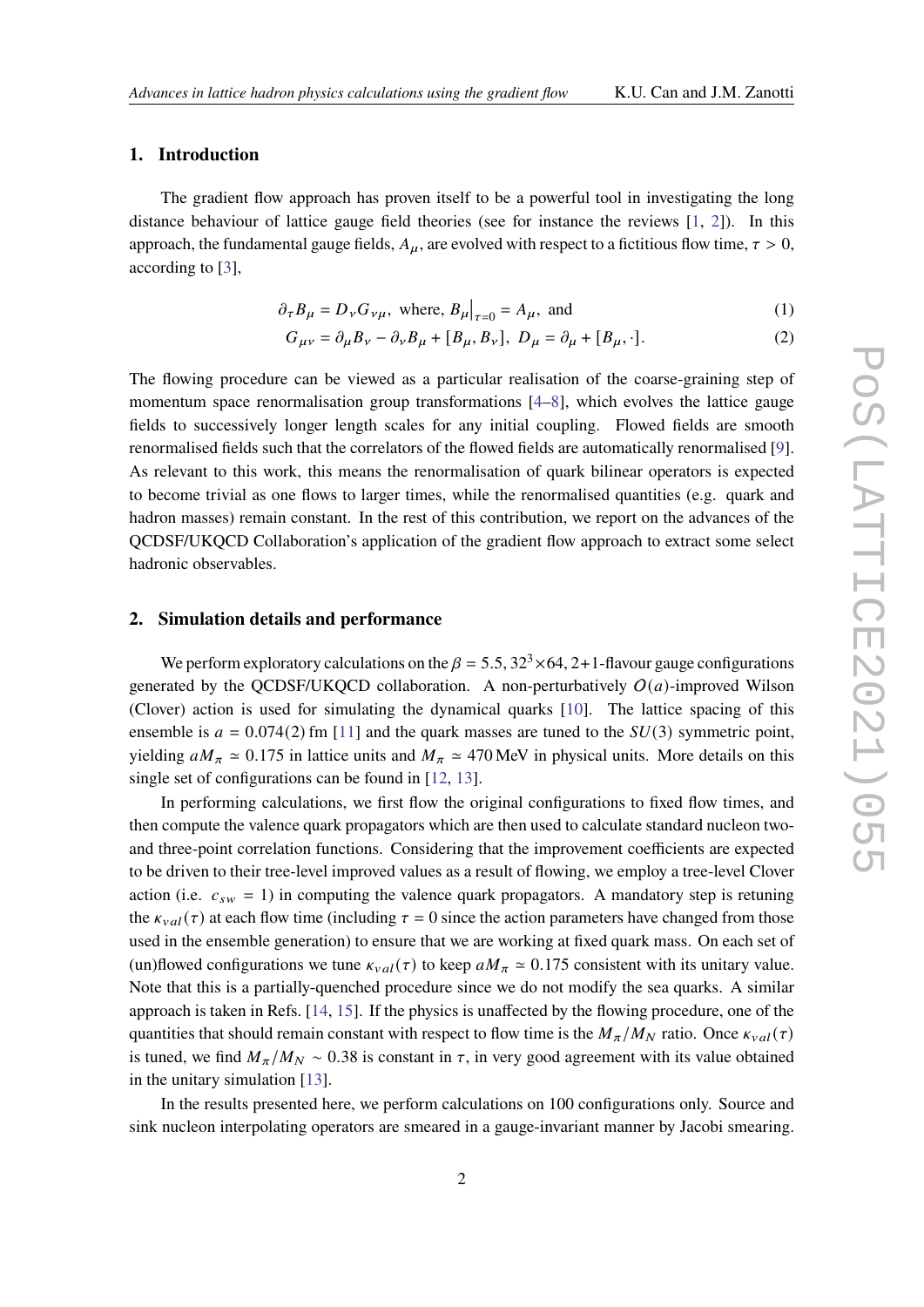

<span id="page-2-0"></span>We report only statistical errors in this work which are determined by a bootstrap analysis.

**Figure 1:** Distribution of the number of iterations (red blobs) it took for the solver to converge at each flow time. The white dots show the means of the distributions. Note that the vertical lines with caps show the full spread of the distributions, not their  $1\sigma$  interval.

A significant benefit of using flowed configurations is the improvement of the solver performance. We show in Figure [1](#page-2-0) that the number of iterations required for the Wilson-Dirac solver to converge decrease, along with the number of exceptional configurations, with increasing flow time.

A final remark is on the possibility of exploring the Dashen/Aoki phase which has implications for the strong-CP problem and the  $U(1)$  anomaly [\[16–](#page-7-4)[20\]](#page-7-5). The improved performance of the solver allows us to compute valence quark propagators for  $\kappa_{val}(\tau) \geq \kappa_{crit}(\tau)$  at a reduced computational cost for a range of  $\kappa_{val}(\tau)$  values for  $\tau > 0$ . In our exploratory calculation, we are able to map the phase boundaries (the critical lines where the pion mass vanishes), which separate the normal and  $CP$ -violating Dashen/Aoki phases for Wilson quarks, as shown in Figure [2.](#page-2-1) This structure of the critical lines was confirmed in the quenched approximation before [\[21\]](#page-7-6). As  $\tau \to \infty$ , critical points appear at  $\kappa_{crit} \equiv 2\kappa_{val} = 1/8, 1/4$ . We see that our  $\kappa_{crit}$  values appear close to their expected values at finite flow time. Exploration of the Dashen/Aoki phase, however, requires a full-QCD simulation with non degenerate up and down quarks [\[22\]](#page-7-7), which we leave to a future study.

<span id="page-2-1"></span>

**Figure 2:** The structure of the critical lines at  $\tau = 0.5$ . Black points are  $(aM_{\pi})^2$  obtained at each  $\kappa_{val}$ . Red lines are the fits of the form  $f((aM_{\pi})^2) = b(1/\kappa_{val} - 1/\kappa_{crit}) + c(1/\kappa_{val} - 1/\kappa_{crit})^2$ , where b, c are the fit parameters. Vertical dashed lines mark the positions of  $\kappa_{crit}$ .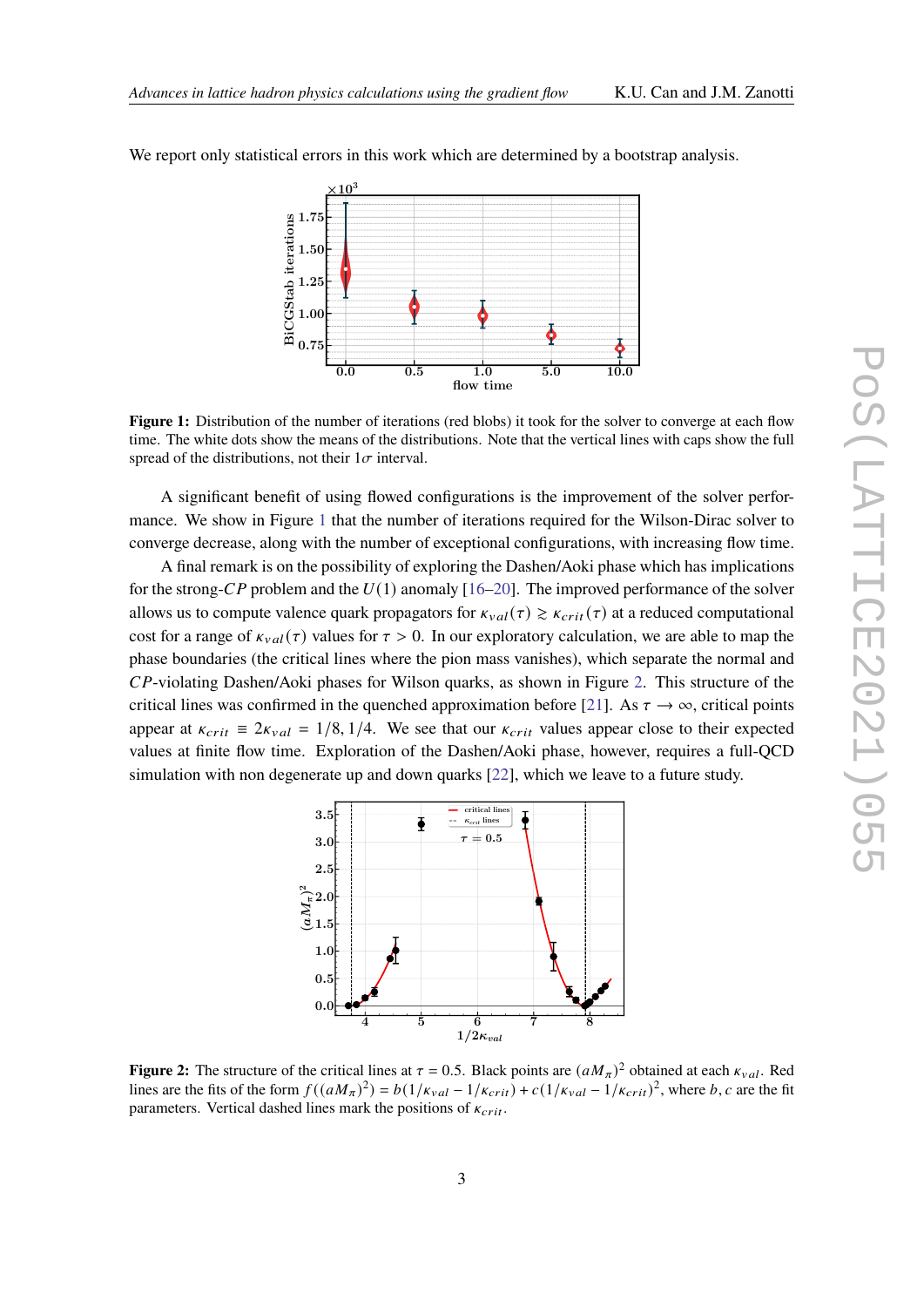### **3. Hadronic observables**

In Figure [3,](#page-3-0) we give effective energy plots of a nucleon two-point correlator obtained at different flow times and for a couple of Fourier momenta. There is a clear improvement in the signal quality even with a short amount of flow. Fluctuations in the earlier time slices arising from excited states are tamed, while the signal deterioration from statistical noise is pushed back to later times. We obtain similar nucleon masses via plateau fits at flow times  $\tau = 0, 0.5$ , and 1.0. The mass obtained at  $\tau = 10.0$ , however, is inconsistent with the others, indicating that possibly too much short-distance physics has been removed from the gauge field configurations. Although short flow times seem adequate for improving the quality of the hadronic observables, we leave investigating the effects of longer flows times to a later work.

<span id="page-3-0"></span>

**Figure 3:** Nucleon effective mass plots at varying momenta, comparing the signal for different flow times.

As the gauge fields are flowed, one expects the renormalisation of quark bilinears to become trivial, i.e. renormalisation constants of quark bilinears should evolve towards 1 with increasing flow time. We show the vector and axial-vector renormalisation constants calculated at each flow time using the RI'-MOM scheme [\[23\]](#page-7-8) in Figure [4](#page-4-0) as an example. Their tendency towards unitarity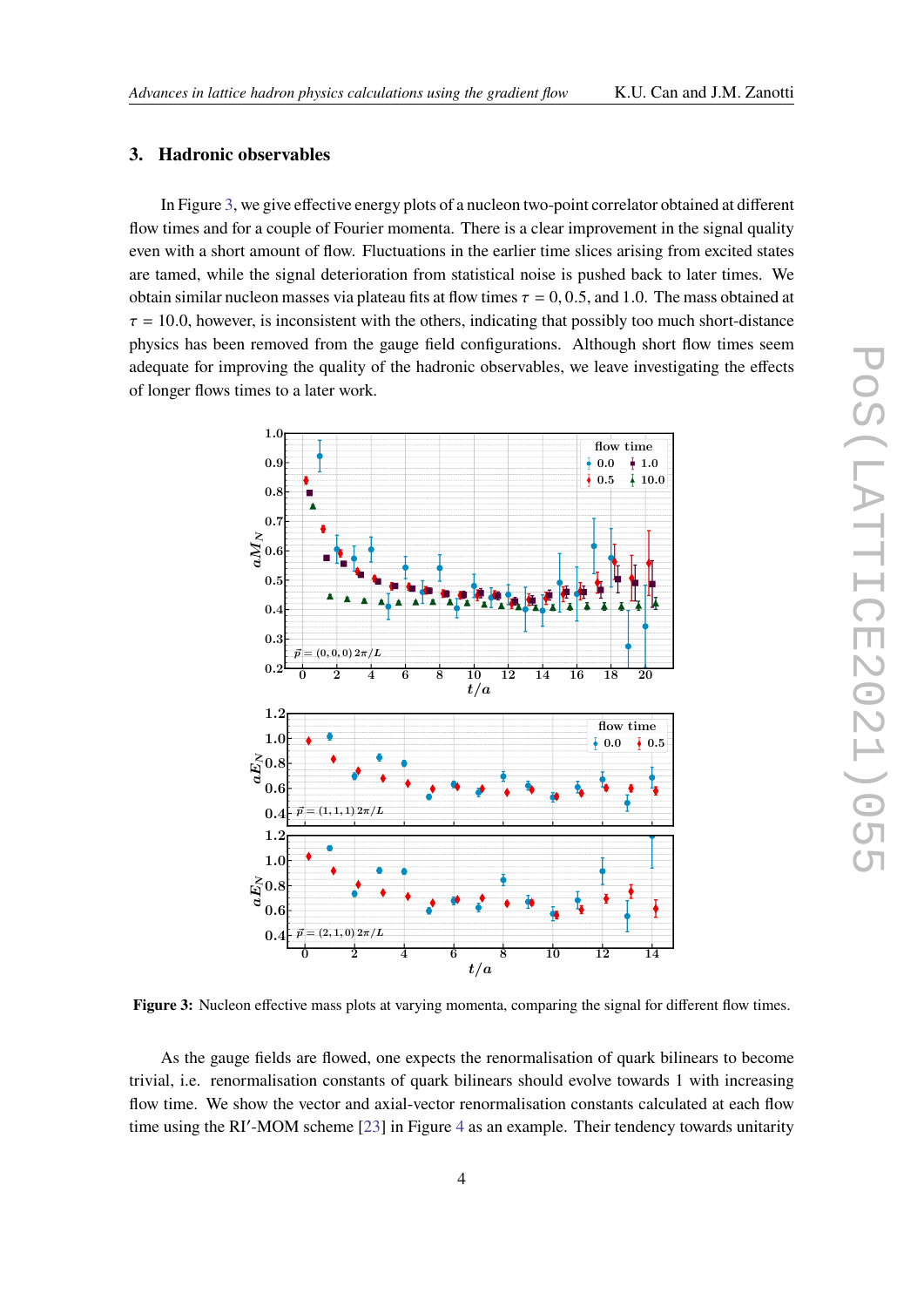<span id="page-4-0"></span>

**Figure 4:** Vector  $(Z_V)$  and axial-vector  $(Z_A)$  renormalisation constants with respect to flow time.

is evident. At the same time, we see that  $Z_A/Z_V \rightarrow 1$ , a feature typically reserved for fermion actions with good chiral symmetry.

One particular hadronic observable of great interest is the axial charge of the nucleon, whose extraction is prone to systematic effects. One typically needs to control the excited state contamination by maximising the source-sink separation for a reliable, high-precision determination. Controlling these systematics, which have been a highlight of recent calculations [\[24\]](#page-7-9), demands great computational effort and complicated analysis methods. To address these issues, we investigate the viability of the gradient flow approach as a means of extracting nucleon charges and form factors.

<span id="page-4-1"></span>We illustrate the computation of  $g_A$  in Figures [5](#page-4-1) and [6](#page-5-0) as an example. In Figure 5 we



**Figure 5:** Nucleon isovector axial charge  $g_A^{u-d}$  compared to the value extracted (blue bands) from unitary calculation using a variational approach with the full statistics [\[25\]](#page-7-10). Points are centred for a clear comparison of the signals of different source-sink separations. Dark (light) coloured symbols indicate flow time  $\tau = 0.0$  $(\tau = 1.0)$  results for  $t_{sink} = \{10a \, (\circ), 13a \, (\circ), 16a \, (\square)\}.$ 

show the signal for the (renormalised) isovector  $g_A^{u-d}$  as obtained from a standard three-point function analysis following Ref. [\[25\]](#page-7-10). We calculate the three-point function with a single nucleon interpolating operator for three source-sink separations,  $t_{sink} = \{10a, 13a, 16a\}$ , at flow times  $\tau = 0$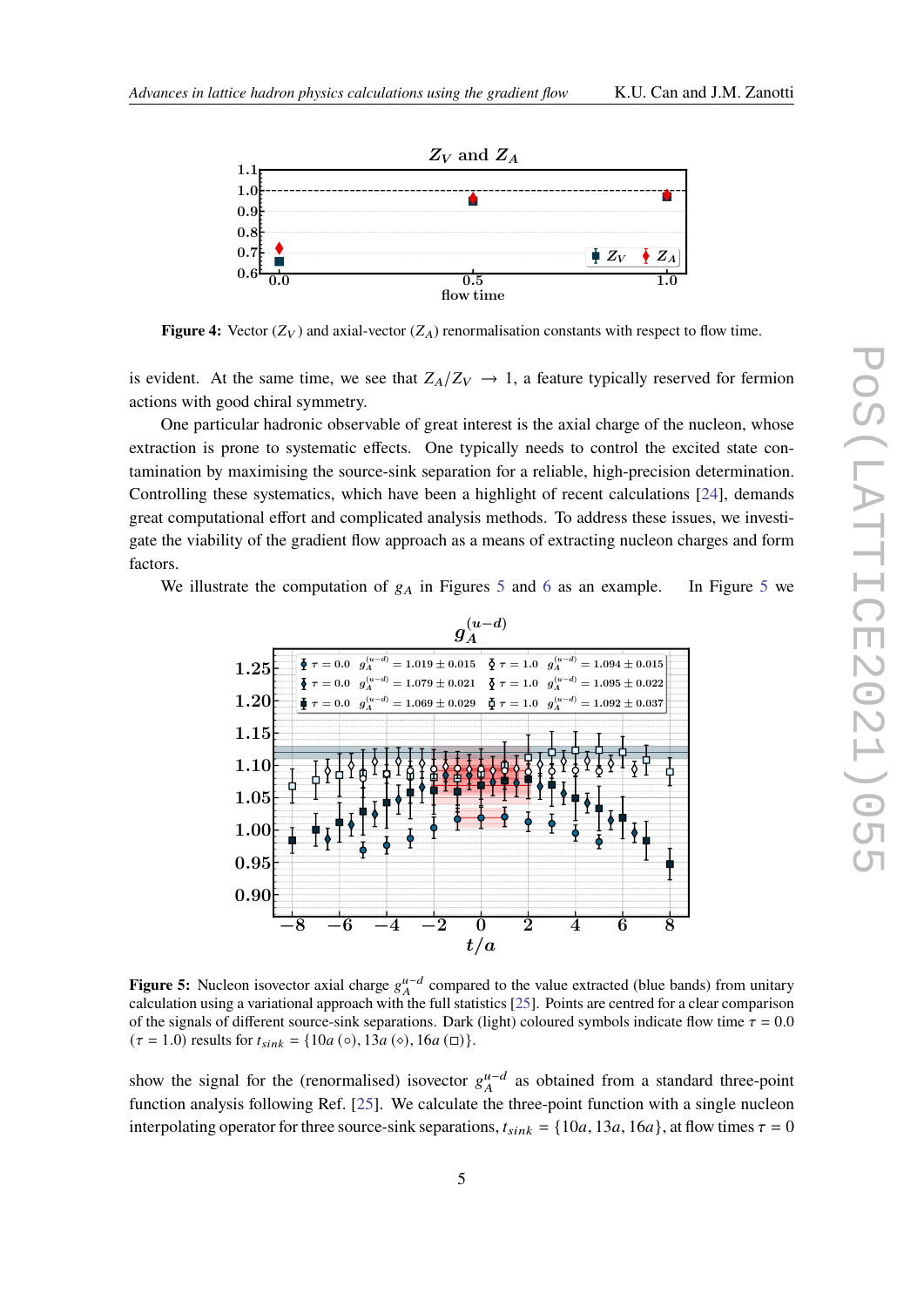<span id="page-5-0"></span>

**Figure 6:** Summary plot for the nucleon isovector axial charge  $g_A^{\mu-d}$  extracted at each  $\tau$  and  $t_{sink}$  compared to the value extracted (blue band) from unitary calculation using a variational approach with the full statistics [\[25\]](#page-7-10).

and 1.0. The fit regions are indicated by red bands and the extracted values are given in the figure legend. There is a striking contrast between the unflowed and flowed results where there is the curvature due to excited states and the familiar source-sink separation dependence in the unflowed case, while the points obtained on the flowed ensemble are almost on top of each other and the curvature is flattened.

We provide a summary plot of the extracted  $g_A^{\mu-d}$  values in Figure [6,](#page-5-0) which includes additional results obtained at  $\tau = 0.5$  following the same procedure. Finally, both the signal and the extracted values are compared to a previous determination of  $g_A$  (blue bands on both figures) on the full original ensemble from a variational analysis [\[25\]](#page-7-10). Note that our results are from 100 measurements only while [\[25\]](#page-7-10) have  $O(10^3)$  measurements. Given the difference in statistics, our results are in excellent agreement. The stability of the central value with respect to source-sink separation at  $\tau = 1.0$  is encouraging for future precision calculations where one can potentially use the shorter separation which has better statistical accuracy. We are currently in the process of repeating this analysis with increased statistics where the results will be reported in a future paper along with other hadronic observables.

### **4. Conclusions**

We have reported on QCDSF/UKQCD Collaboration's advances in extracting several hadronic observables by an application of the gradient flow method. We have shown that working on flowed configurations improves the solver performance and reduces the computation time. Based on the presented results, we have argued that keeping the  $aM_\pi$  constant with respect to flow time by retuning the bare quark masses on flowed configurations is enough to keep the physics constant (e.g.  $M_{\pi}/M_N$  remains the same), however a rigorous check is desirable for confirmation. The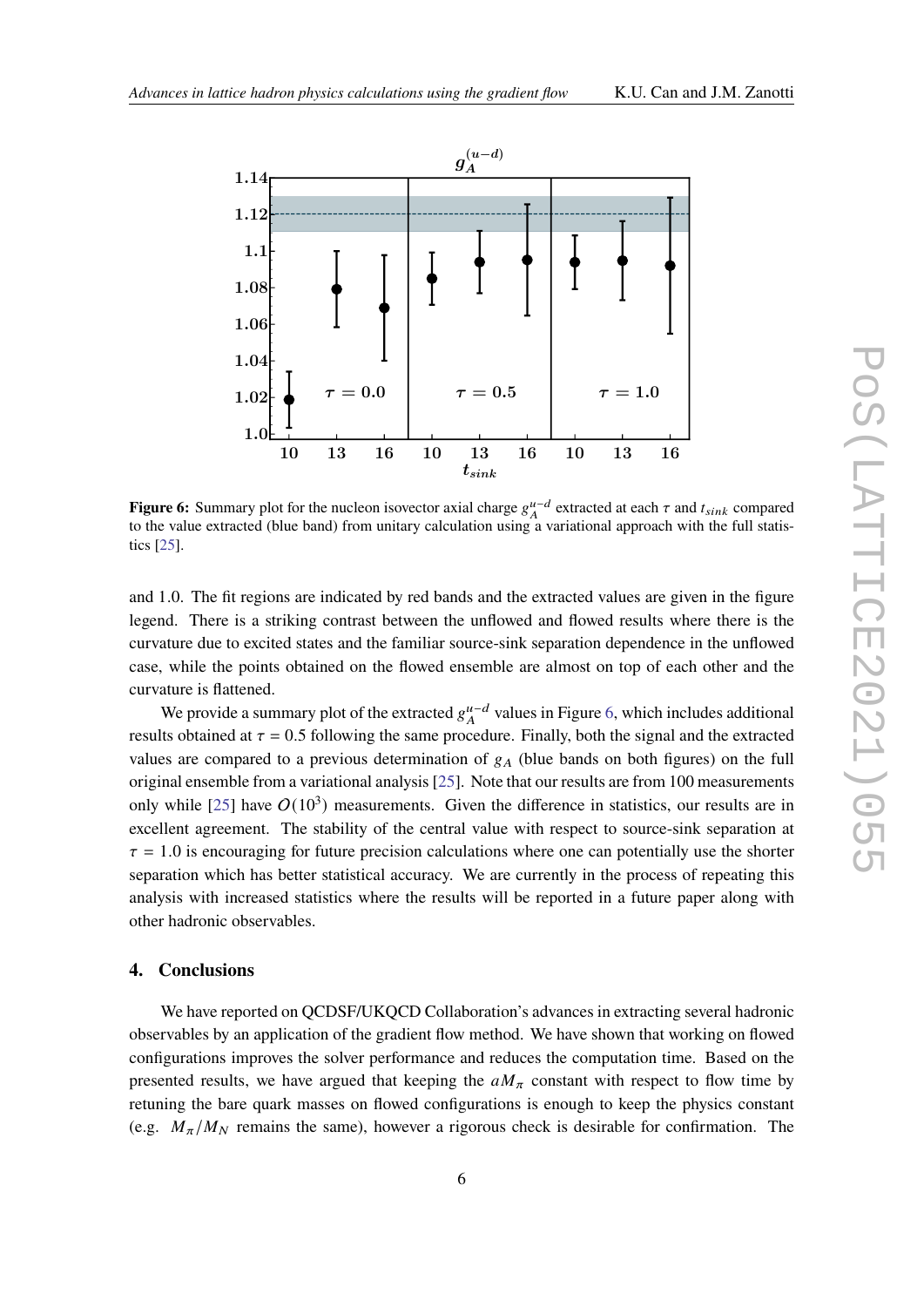advantage of the gradient flow is most evident for the hadronic observables where the excited states contamination is tamed and a better signal is obtained for both two- and three-point correlation functions and related quantities. These preliminary results were extracted from a low statistics run. We are working towards a high-statistics calculation.

### **Acknowledgments**

The numerical configuration generation (using the BQCD lattice QCD program [\[26\]](#page-7-11))) and data analysis (using the Chroma software library [\[27\]](#page-7-12)) was carried out on the DiRAC Blue Gene Q and Extreme Scaling (EPCC, Edinburgh, UK) and Data Intensive (Cambridge, UK) services, the GCS supercomputers JUQUEEN and JUWELS (NIC, Jülich, Germany) and resources provided by HLRN (The North-German Supercomputer Alliance), the NCI National Facility in Canberra, Australia (supported by the Australian Commonwealth Government) and the Phoenix HPC service (University of Adelaide). RH is supported by STFC through grant ST/P000630/1. HP is supported by DFG Grant No. PE 2792/2-1. PELR is supported in part by the STFC under contract ST/G00062X/1. GS is supported by DFG Grant No. SCHI 179/8-1. KUC, RDY and JMZ are supported by the Australian Research Council grant DP190100297.

### **References**

- <span id="page-6-0"></span>[1] A. Ramos, *The Yang-Mills gradient flow and renormalization*, *PoS* **[LATTICE2014](https://doi.org/10.22323/1.214.0017)** (2015) [017](https://doi.org/10.22323/1.214.0017) [[1506.00118](https://arxiv.org/abs/1506.00118)].
- <span id="page-6-1"></span>[2] A. Shindler, *Chiral Ward identities, automatic O(a) improvement and the gradient flow*, *[Nucl.](https://doi.org/10.1016/j.nuclphysb.2014.01.022) Phys. B* **881** [\(2014\) 71](https://doi.org/10.1016/j.nuclphysb.2014.01.022) [[1312.4908](https://arxiv.org/abs/1312.4908)].
- <span id="page-6-2"></span>[3] M. Lüscher, *Properties and uses of the Wilson flow in lattice QCD*, *JHEP* **08** [\(2010\) 071](https://doi.org/10.1007/JHEP08(2010)071) [[1006.4518](https://arxiv.org/abs/1006.4518)].
- <span id="page-6-3"></span>[4] Y. Abe and M. Fukuma, *Gradient flow and the renormalization group*, *PTEP* **2018** [\(2018\)](https://doi.org/10.1093/ptep/pty081) [083B02](https://doi.org/10.1093/ptep/pty081) [[1805.12094](https://arxiv.org/abs/1805.12094)].
- [5] A. Carosso, A. Hasenfratz and E.T. Neil, *Nonperturbative Renormalization of Operators in Near-Conformal Systems Using Gradient Flows*, *[Phys. Rev. Lett.](https://doi.org/10.1103/PhysRevLett.121.201601)* **121** (2018) 201601 [[1806.01385](https://arxiv.org/abs/1806.01385)].
- [6] M. Lüscher, *Future applications of the Yang-Mills gradient flow in lattice QCD*, *[PoS](https://doi.org/10.22323/1.187.0016)* **[LATTICE2013](https://doi.org/10.22323/1.187.0016)** (2014) 016 [[1308.5598](https://arxiv.org/abs/1308.5598)].
- [7] H. Makino, O. Morikawa and H. Suzuki, *Gradient flow and the Wilsonian renormalization group flow*, *PTEP* **2018** [\(2018\) 053B02](https://doi.org/10.1093/ptep/pty050) [[1802.07897](https://arxiv.org/abs/1802.07897)].
- <span id="page-6-4"></span>[8] C.T. Peterson, A. Hasenfratz, J. van Sickle and O. Witzel, *Determination of the continuous function of SU(3) Yang-Mills theory*, *PoS* **LATTICE2021** (2021) 174 [[2109.09720](https://arxiv.org/abs/2109.09720)].
- <span id="page-6-5"></span>[9] M. Luscher and P. Weisz, *Perturbative analysis of the gradient flow in non-abelian gauge theories*, *JHEP* **02** [\(2011\) 051](https://doi.org/10.1007/JHEP02(2011)051) [[1101.0963](https://arxiv.org/abs/1101.0963)].
- <span id="page-6-6"></span>[10] N. Cundy, M. Göckeler, R. Horsley, T. Kaltenbrunner, A.D. Kennedy, Y. Nakamura, H. Perlt, D. Pleiter, P.E.L. Rakow, A. Schäfer, G. Schierholz, A. Schiller, H. Stüben and J.M. Zanotti (QCDSF-UKQCD Collaboration), *Non-perturbative improvement of stout-smeared three flavour clover fermions*, *Phys. Rev. D* **79** [\(2009\) 094507](https://doi.org/10.1103/PhysRevD.79.094507) [[0901.3302](https://arxiv.org/abs/0901.3302)].
- <span id="page-6-7"></span>[11] V.G. Bornyakov, R. Horsley, R. Hudspith, Y. Nakamura, H. Perlt, D. Pleiter, P.E.L. Rakow, G. Schierholz, A. Schiller, H. Stüben and J.M. Zanotti (QCDSF-UKQCD Collaboration), *Wilson flow and scale setting from lattice QCD*, [1508.05916](https://arxiv.org/abs/1508.05916).